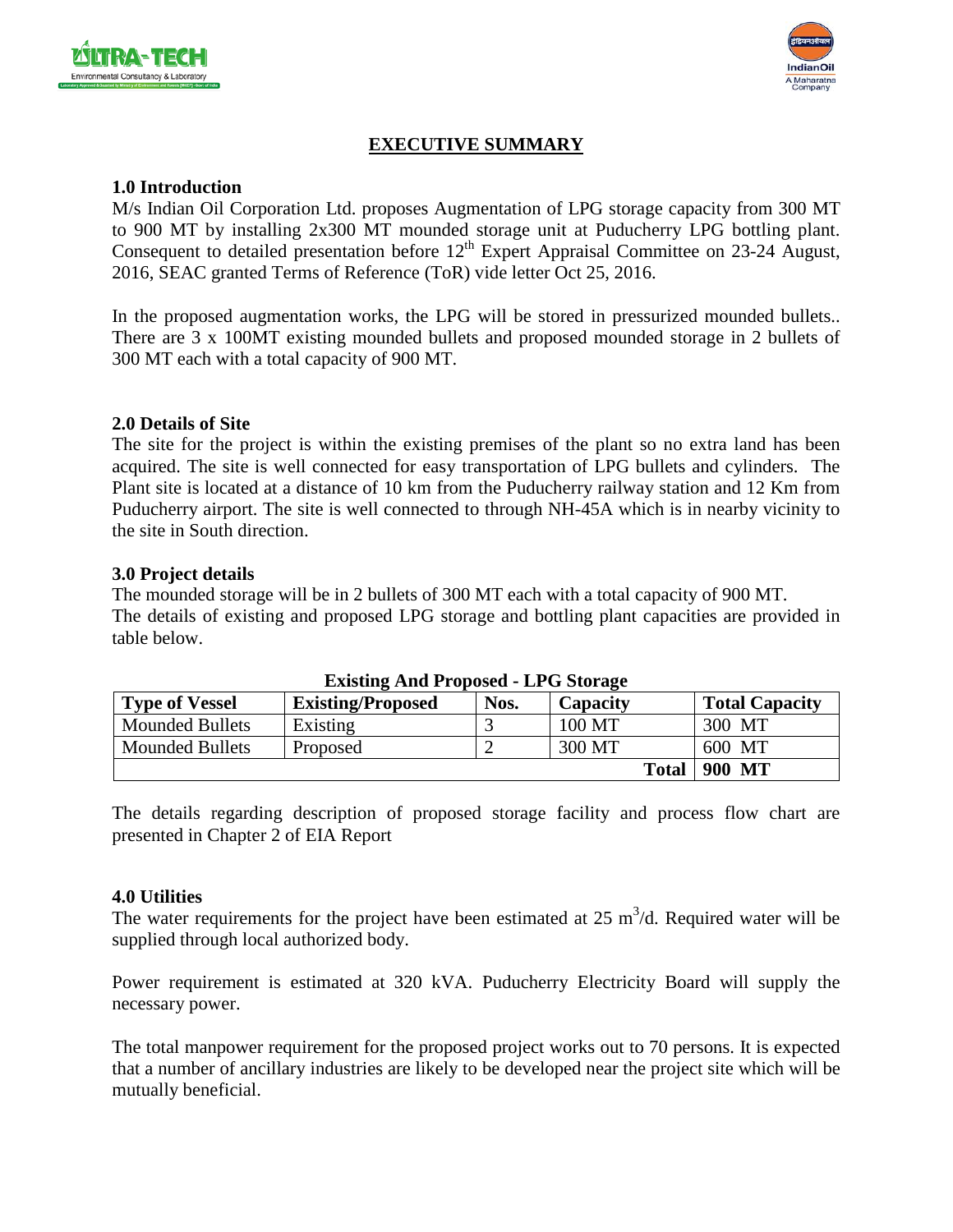



#### **5.0 Baseline Studies**

The baseline studies as per CPCB guidelines and protocol (meteorology, Air Water and Soil Quality, Noise levels, Ecology, etc) were conducted during **January 2016 to March 2016**. Data were supplemented with interaction with government officials, NGOs, as well as gram panchayats.

| Sr.            | <b>Environmental</b>       | <b>Sampling Parameters</b>                                                | <b>Sampling</b> | <b>Sampling</b>      |
|----------------|----------------------------|---------------------------------------------------------------------------|-----------------|----------------------|
| No.            | Component                  |                                                                           | <b>Period</b>   | Frequency            |
| $\mathbf{1}$   | Meteorology                | Temperature, Wind Speed,                                                  | 3 months        | Hourly               |
|                |                            | <b>Wind Direction</b>                                                     |                 |                      |
|                |                            | Rainfall                                                                  | 3 months        | Daily                |
|                |                            | Relative Humidity, Cloud                                                  | 3 months        | Hourly               |
|                |                            | Cover                                                                     |                 |                      |
| $\overline{2}$ | <b>Ambient Air Quality</b> | As per NAAQS 2009-PM <sub>10</sub> ,                                      | Two days        | 24 hourly            |
|                |                            | $PM_{2.5}$ , SO <sub>2</sub> , NO <sub>x</sub> , CO, O <sub>3</sub> , As, | per week for    |                      |
|                |                            | Ni, Pb, $C_6H_6$ , BaP, NH <sub>3</sub>                                   | 13 weeks        |                      |
| 3              | <b>Water Quality</b>       | As per IS:10500-2012                                                      | Grab            | Once in study period |
|                |                            |                                                                           | sampling        |                      |
|                |                            | Heavy metals (As, Hg, Pb,                                                 | Grab            | Once during study    |
|                |                            | Cd, Cr <sup>-6</sup> , Total Cr, Cu, Zn, Se,                              | sampling        | period               |
|                |                            | Fe)                                                                       |                 |                      |
| $\overline{4}$ | Noise                      | $L_{eq}$ , $L_{day}$ , $L_{night}$ , $L_{D/N}$                            | Hourly          | Once during study    |
|                |                            |                                                                           | readings for    | period               |
|                |                            |                                                                           | 24 hours        |                      |
| 5              | Soil                       | Soil profile, Chemical                                                    | Composite       | Once during study    |
|                |                            | constituents, Suitability for                                             | sample up to    | period               |
|                |                            | agricultural growth                                                       | 90-cm depth     |                      |
| 6              | <b>Terrestrial Ecology</b> | Flora and fauna                                                           | Field           | Once during study    |
|                |                            |                                                                           | observations    | period               |
| $\overline{7}$ | Demography and Socio-      | Demographic profile                                                       |                 |                      |
|                | economic aspects           |                                                                           |                 |                      |

#### **Environmental Monitoring Schedule**

**Air Quality:** It could be noted from the results that the air quality in the study area is within NAAQS Nov 2009 limits.

**Surface water:** In general, the samples are free from metallic and industrial pollutants, such as fluoride, copper, iron, zinc, boron, arsenic and lead. These elements were found to be below detectable levels. All the parameters were found to be within the prescribed limits.

**Ground Water:** All the parameters, including the metals like copper, iron, zinc, lead etc. were within the limits prescribed by IS 10500:2012.

**Ecology:** There will not be any direct or indirect impact on the ecology of the study area as there isn't any process or emission involved.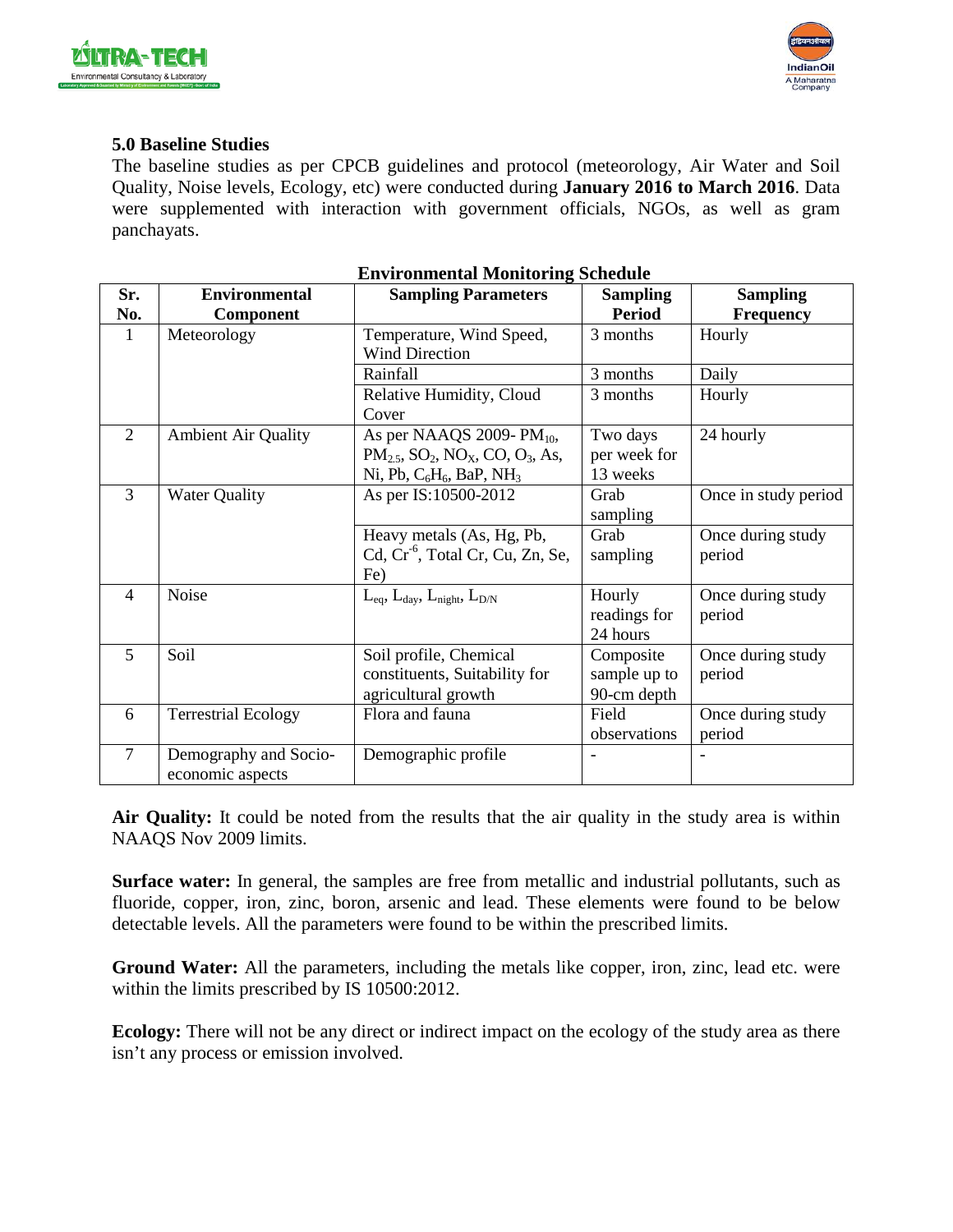



**Socio-Economics:** Since the set up of proposed expansion is planned within existing facility, critical issues like land acquisition, compensation, rehabilitation and resettlement do not feature in the study.

# **6.0 Pollution Control**

# **Construction Phase**

**Air:** Suspended particulate matter will be the main pollutant, which would be generated due to site developmental activities and vehicular movement on the road, and would be controlled by water sprinkling. Pollutants like  $NOx$ ,  $SO<sub>2</sub>$  and  $CO$  may also slightly increase due to increased vehicular traffic movement. However, the impact will be insignificant. As most of the construction equipments will be mobile, the emissions are likely to be fugitive.

It shall be ensured that gasoline and diesel powered construction vehicles are properly maintained to minimize smoke in the exhaust emissions. Additional recommendations include the following:

- Sprinkling of water shall be done at frequent intervals by preferably using truck-mounted sprinklers. Sprinkling of water will be done along the roads and work zone areas to reduce the fugitive dust;
- Construction equipment shall be maintained and serviced regularly so that the gaseous emissions from these equipments are maintained within the design specifications;
- Since electrical power is available near the plant, attempts shall be made to utilize the electrically powered machinery to the extent possible to minimize the emissions of  $SO_2$ and NOx during construction.

**Water:** Temporary and localized impacts on hydrology are expected due to construction activities. These could arise from temporary obstruction to natural flow of rainwater due to foundation excavation, stacked material, etc. These are insignificant impacts which can be easily overcome by appropriate construction methodology and practices.

The water requirement during the construction period is estimated to be about 10  $m^3/d$ . No impact is expected on other users.

The wastewater generation during the construction period will be from the sanitary units provided for the workers. This waste will be treated in septic tanks and discharged into soak pits.

**Soil**: The earthen work will be avoided during monsoon. Stone pitching on the slopes and construction of concrete drains for storm water will be undertaken to minimize soil erosion in the area. Settling pond is planned for storage and recycling of surface water for use in the plant area. The green belt development in and around the plant will be taken up during the monsoon season. Soil binding and fast growing vegetation will be grown within the plant premises to arrest soil erosion.

**Noise:** The noise due to construction equipment will be a temporary phenomenon. However, noise levels due to construction equipment may result in significant impacts due to operation of several equipment simultaneously.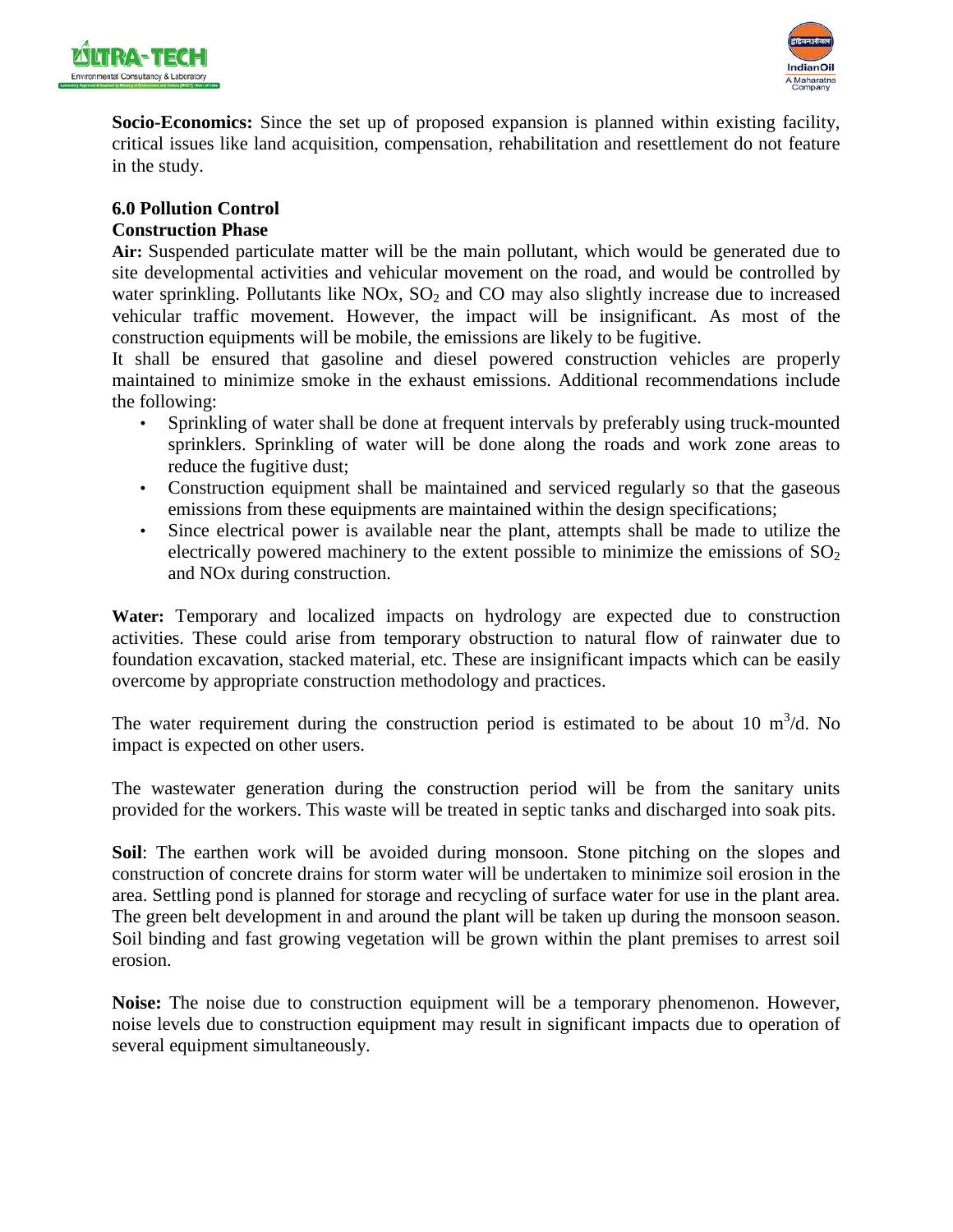



Noise levels are predicted at different distances and at project boundary using random distribution of the equipment in the project area. Based on the similar construction activity experience, it is assumed that only one-third of the equipment will be operational at a time.

The noise impact due to transportation will occur during the construction phase when maximum 20-30 trucks (each way) per day will be plying on State Highway for the transportation of construction materials. This will not be a continuous operation but it may last up to 2-3 years, during which added noise impact on background noise level will be 2-3 dBA.

#### **Operational Phase**

**Air**: From the baseline monitoring in the study area, it shows that there will not be change in the present air quality as no process and emissions involved in the proposed project.

**Water:** Wastewater will be generated from domestic use. Septic tanks will be provided to treat the domestic wastewater. The treated water will be used for landscaping.

**Noise**: The entire operation will be carried out in confined area. The workers and staff, working in high noise areas, will be provided with necessary protective devices e.g. ear plug ear-muffs etc.

**Solid Waste:** No process / manufacturing involved. Hence no solid waste generated because of the operation. The solid domestic waste shall be segregated and stored within the premises temporarily and then sent to Salem Municipal Corporation waste management facility. The solid wastes such as paints, lubricants, oil or any other non-biodegradable wastes that have leachable constituents will be disposed to authorized recyclers.

### **7.0 Risk Assessment Study**

The main operation of LPG Bottling Plant in Salem is to receive bulk LPG, store into mounded storage vessels, and bottle in cylinders and dispatch the same to distributors in Puducherry and adjoining villages. The plant handles Liquefied Petroleum Gas and the composition (by mole fraction) is as follows: Propane: 0.55 and Butane: 0.45

The probabilities associated with the sequence of occurrences which must take place for the incident scenarios to produce hazardous effects and the modelling of their effects.

Considering the present case the outcomes expected are

- Jet fires
- Vapor Cloud Explosion (VCE) and Flash Fire (FF).

In Consequence Analysis studies, in principle three types of exposure to hazardous effects are distinguished:

- 1. Heat radiation due to fires. In this study, the concern is that of Jet fires and flash fires.
- 2. Explosions
- 3. Toxic effects, from toxic materials or toxic combustion products.

The knowledge about these relations depends strongly on the nature of the exposure. All above accident scenarios form the basis for conventional risk assessment. The results of consequence analysis for the above accident scenarios are detailed in Chapter 7 of the report.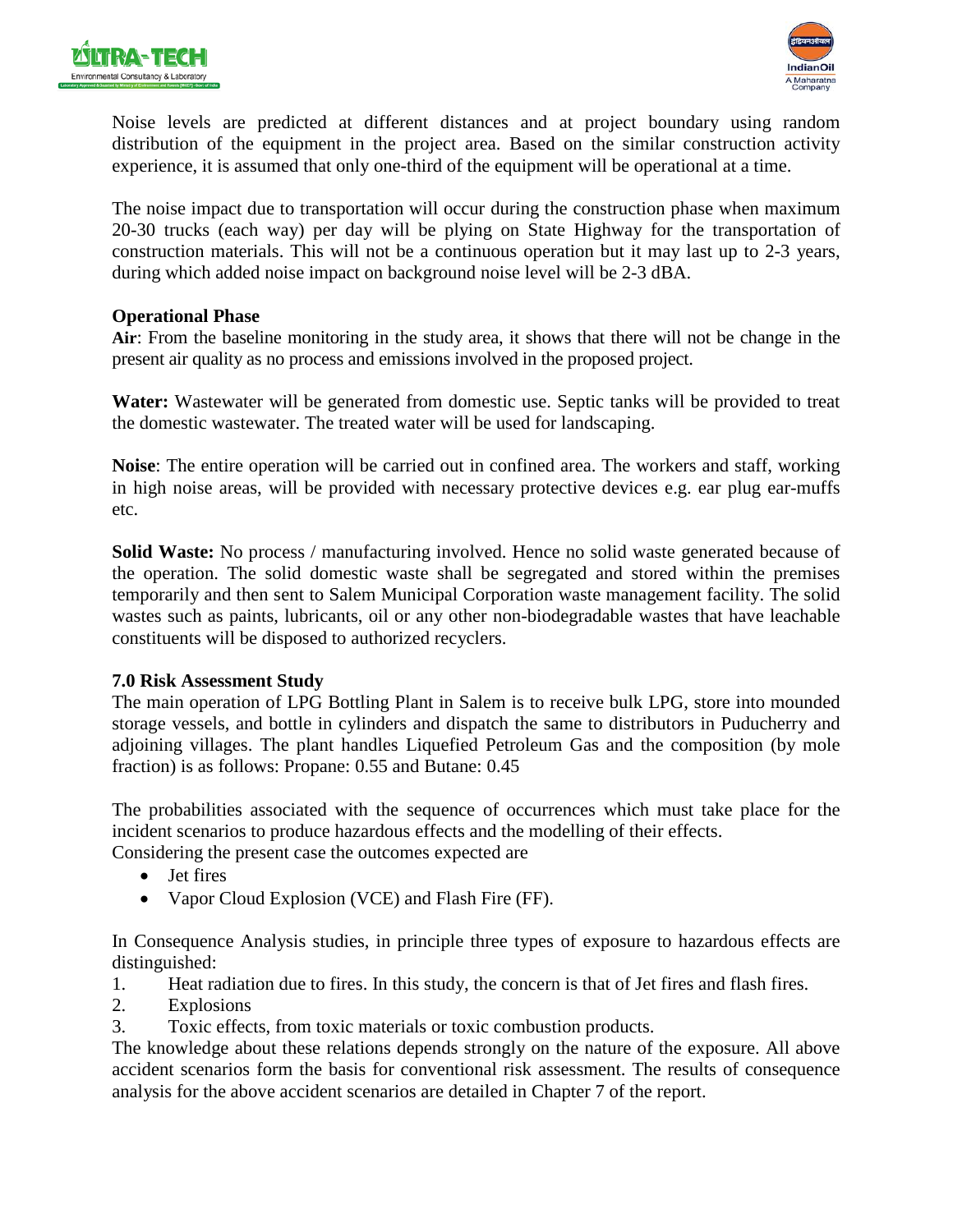



### **8.0 Environmental Monitoring Plan**

EMP is prepared separately for construction and operation phases, and it also includes green belt development and environmental monitoring program. EMP specifies various technological measures for pollution prevention, waste minimization, end-of-pipe treatment, attenuation**,** etc. proposed to be undertaken to mitigate the environmental impacts on each sector of environment.

**Schedules:** There will be three facets to design and follow the schedules viz.: (A) for compliance of responsibilities, (B) for day-to-day operation and management of ETP and ECE, and (C) for routine environmental monitoring, to assess the impact and take timely warning.

### *Daily Compliance*

- To record meter readings initial and final, for checking the water consumption.
- Maintain the electricity consumption record for pollution control.
- Monitor ambient air quality periodically as per the Consent Order.

#### *Monthly Compliance*

- Monitor the emission sources through the competent authority and submit the analysis reports to the board.
- Monitor ambient/work zone noise levels and ensure conformance to standards.

#### *Quarterly Compliance*

- Monitor the ambient air quality in upwind and downwind locations.
- Review the Water Reuse performance.

### *Yearly Compliance*

- Prepare "Environmental Audit Statement" of various environmental aspects, review the environmental policies with the help of experts and make the upgradation /changes accordingly.
- Submit the "Environmental Statement" to the State Pollution Control Board in Form V under Rule 14 of the Environment (Protection) Second Amendment Rules 1992 of the Environment (Protection) Act, 1986.
- Renew the Consent to Operate under the Water and Air Acts.
- File the Cess returns to the State PCB under the Water (Prevention and Control of Pollution) Cess Act, 1977.
- Renew the Hazardous Waste Authorization under sub-rule 3 of the Hazardous Waste (Management and Handling) Rules, 2003

**Cost Provision for Environmental Measures:** It is proposed to invest about Rs. 1.5 Crores annually on pollution control, treatment and monitoring systems.

#### **9. 0 Project Benefits**

The project will result in creation of job opportunities for local persons during construction and operation phases.